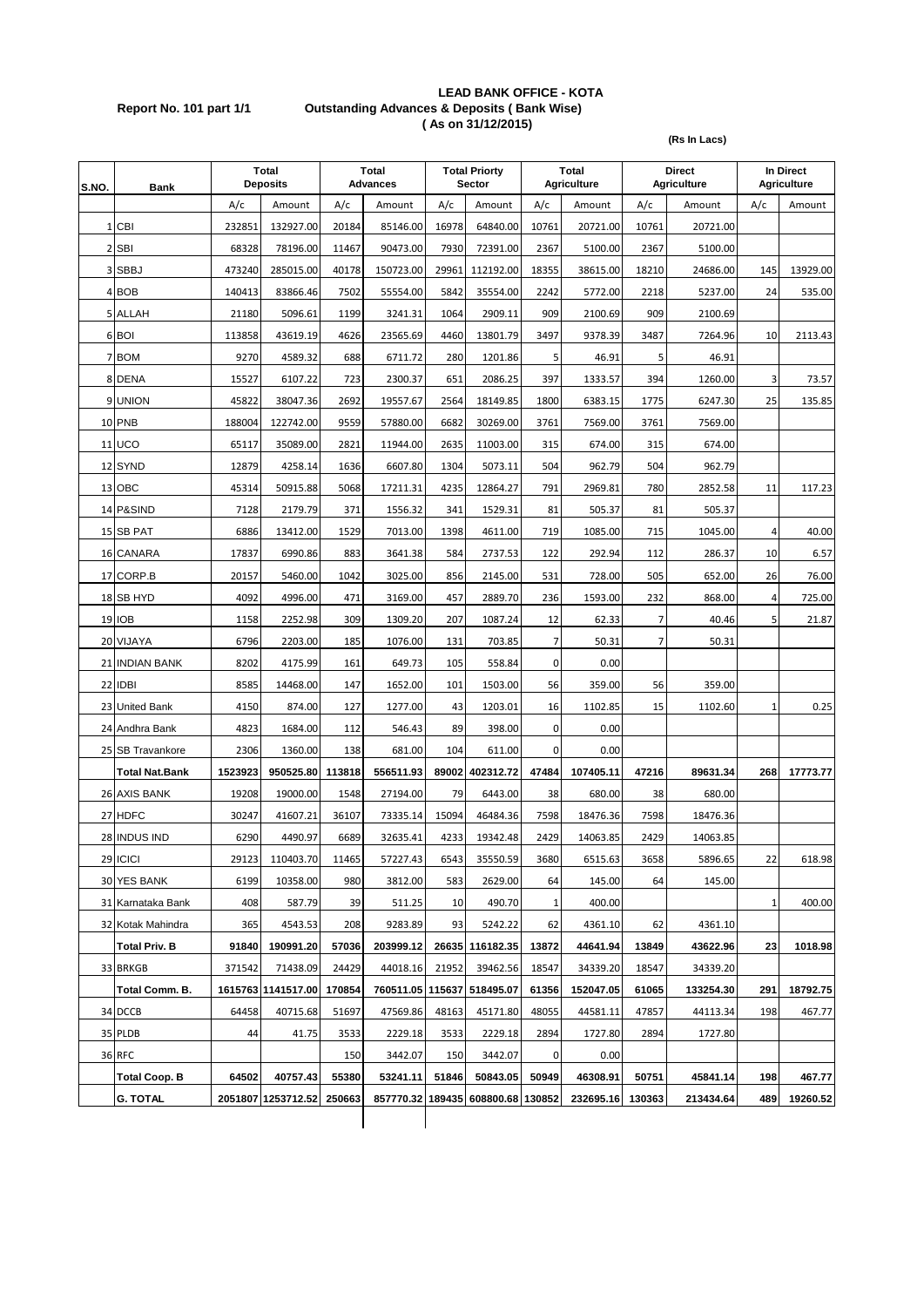## **Report No. 101 part 1/2 Outstanding Advances & Deposits ( Bank Wise) ( As on 31/12/2015)**

| S.NO. | <b>Bank</b>            | <b>Total advances for</b> |           | <b>Other Priorty Sector</b> |           |                |                     |                |            | <b>Total OPS</b> |           | <b>Total NPS</b> |                 |
|-------|------------------------|---------------------------|-----------|-----------------------------|-----------|----------------|---------------------|----------------|------------|------------------|-----------|------------------|-----------------|
|       |                        | <b>MSME</b>               |           |                             | Edu. Loan |                | <b>Housing Loan</b> |                | Other Loan |                  | Amount    |                  |                 |
|       |                        | A/c                       | Amount    | A/c                         | Amount    | A/c            | Amount              | A/c            | Amount     | A/c              |           | A/c              | Amount          |
|       | 1 CBI                  | 3914                      | 32469.00  | 708                         | 1864.28   | 1339           | 9578.03             | 256            | 207.69     | 2303             | 11650.00  | 3206             | 20306.00        |
|       | 2 SBI                  | 382                       | 9582.00   | 198                         | 787.00    | 4469           | 56002.00            | 514            | 920.00     | 5181             | 57709.00  | 3537             | 18082.00        |
|       | 3 SBBJ                 | 3921                      | 25626.00  | 954                         | 1622.00   | 2810           | 22314.00            | 3921           | 24015.00   | 7685             | 47951.00  | 10217            | 38531.00        |
|       | 4 BOB                  | 2245                      | 20440.00  | 221                         | 569.00    | 999            | 6385.00             | 135            | 2388.00    | 1355             | 9342.00   | 1660             | 20000.00        |
|       | 5 ALLAH                | 98                        | 453.45    | 13                          | 32.32     | 44             | 322.65              |                |            | 57               | 354.97    | 135              | 332.20          |
|       | 6 BOI                  | 368                       | 1230.66   | 72                          | 187.33    | 377            | 2699.86             | 146            | 305.55     | 595              | 3192.74   | 166              | 9763.90         |
|       | 7 BOM                  | 58                        | 288.60    | 82                          | 95.53     | 97             | 479.91              | 38             | 290.91     | 217              | 866.35    | 408              | 5509.86         |
|       | 8 DENA                 | 94                        | 346.47    | 7                           | 16.00     | 75             | 379.00              | 78             | 11.21      | 160              | 406.21    | 72               | 214.12          |
|       | 9 UNION                | 398                       | 9242.56   | 49                          | 170.12    | 195            | 1752.46             | 122            | 601.56     | 366              | 2524.14   | 128              | 1407.82         |
|       | 10 PNB                 | 1732                      | 18559.00  | 490                         | 1210.00   | 627            | 2923.00             | 72             | 8.00       | 1189             | 4141.00   | 2877             | 27611.00        |
|       | 11 UCO                 | 1030                      | 4937.00   | 115                         | 240.00    | 718            | 4157.00             | 457            | 995.00     | 1290             | 5392.00   | 186              | 941.00          |
|       | 12 SYND                | 409                       | 2012.00   | 20                          | 71.20     | 302            | 1862.80             | 69             | 164.32     | 391              | 2098.32   | 332              | 1534.69         |
|       | 13 OBC                 | 653                       | 5189.88   | 194                         | 488.70    | 2587           | 4215.15             | 10             | 0.73       | 2791             | 4704.58   | 833              | 4347.04         |
|       | 14 P&SIND              | 8                         | 35.16     | 14                          | 40.35     | 46             | 382.25              | 192            | 566.18     | 252              | 988.78    | 30               | 27.01           |
|       | 15 SB PAT              | 243                       | 2301.00   | 82                          | 191.00    | 141            | 797.00              | 213            | 237.00     | 436              | 1225.00   | 131              | 2402.00         |
|       | 16 CANARA              | 246                       | 1369.94   | 24                          | 79.55     | 137            | 989.37              | 55             | 5.73       | 216              | 1074.65   | 299              | 903.85          |
| 17    | CORP.B                 | 126                       | 815.00    | 13                          | 18.00     | 73             | 453.00              | 113            | 131.00     | 199              | 602.00    | 186              | 880.00          |
|       | 18 SB HYD              | 137                       | 678.45    | 19                          | 41.00     | 65             | 577.25              |                |            | 84               | 618.25    | 14               | 279.30          |
|       | <b>19 IOB</b>          | 150                       | 854.83    | 16                          | 32.57     | 18             | 129.12              | 11             | 8.39       | 45               | 170.08    | 102              | 221.96          |
|       | 20 VIJAYA              | 108                       | 582.69    | 5                           | 8.50      | $\overline{7}$ | 41.85               | $\overline{4}$ | 20.50      | 16               | 70.85     | 54               | 372.15          |
|       | 21 INDIAN BANK         | 41                        | 177.04    | 3                           | 6.34      | 61             | 375.46              |                |            | 64               | 381.80    | 56               | 90.89           |
|       | 22 IDBI                | 28                        | 960.00    | 3                           | 17.00     | 8              | 152.00              | 6              | 15.00      | 17               | 184.00    | 46               | 149.00          |
| 23    | <b>United Bank</b>     | 6                         | 8.63      | 3                           | 13.77     | 12             | 71.04               | 6              | 6.72       | 21               | 91.53     | 84               | 73.99           |
|       | 24 Andhra Bank         | 38                        | 105.00    | 5                           | 12.00     | 35             | 108.00              | 11             | 173.00     | 51               | 293.00    | 23               | 148.43          |
|       | 25 SB Travankore       | 11                        | 115.00    | 1                           | 0.74      | 41             | 350.00              | 51             | 145.26     | 93               | 496.00    | 34               | 70.00           |
|       | <b>Total Nat. Bank</b> | 16444                     | 138379.36 | 3311                        | 7814.30   | 15283          | 117497.20           | 6480           | 31216.75   | 25074            | 156528.25 | 24816            | 154199.21       |
|       | 26 AXIS BANK           | 41                        | 5763.00   |                             |           |                |                     |                |            | $\mathbf 0$      | 0.00      | 1469             | 20751.00        |
|       | 27 HDFC                | 296                       | 3895.85   | 3                           | 1.98      | 928            | 6661.34             | 6269           | 17448.83   | 7200             | 24112.15  | 21013            | 26850.78        |
|       | 28 INDUS IND           | 1802                      | 5270.45   |                             |           | $\overline{2}$ | 8.18                |                |            | 2                | 8.18      | 2456             | 13292.93        |
|       | 29 ICICI               | 2226                      | 25336.32  | 16                          | 25.87     | 591            | 3668.76             | 30             | 4.01       | 637              | 3698.64   | 4922             | 21676.84        |
|       | 30 Yes Bank            | 519                       | 2484.00   |                             |           |                |                     |                |            | 0                | 0.00      | 397              | 1183.00         |
|       | 31 Karnataka Bank      | 4                         | 51.00     |                             |           | 5              | 39.70               |                |            | 5                | 39.70     | 29               | 20.55           |
|       | 32 Kotak Mahindra      | 31                        | 881.12    |                             |           |                |                     |                |            | 0                | 0.00      | 115              | 4041.67         |
|       | <b>Total Priv.B</b>    | 4919                      | 43681.74  | 19                          | 27.85     | 1526           | 10377.98            | 6299           | 17452.84   | 7844             | 27858.67  | 30401            | 87816.77        |
|       | 33 BRKGB               | 941                       | 1188.70   | 86                          | 195.56    | 469            | 2120.63             | 1909           | 1618.47    | 2464             | 3934.66   | 2477             | 4555.60         |
|       | Total Comm. B.         | 21363                     | 182061.10 | 3330                        | 7842.15   | 16809          | 127875.18           | 12779          | 48669.59   | 32918            | 184386.92 |                  | 55217 242015.98 |
|       | 34 DCCB                |                           |           | 4                           | 5.83      | 104            | 584.86              |                |            | 108              | 590.69    | 3534             | 2398.06         |
|       | 35 PLDB                | 479                       | 324.14    |                             |           | 160            | 177.24              |                |            | 160              | 177.24    | 0                | 0.00            |
|       | 36 RFC                 | 150                       | 3442.07   |                             |           |                |                     |                |            | $\mathbf 0$      | 0.00      | 0                | 0.00            |
|       | <b>Total Coop.Bank</b> | 629                       | 3766.21   | 4                           | 5.83      | 264            | 762.10              | $\mathbf{0}$   | 0.00       | 268              | 767.93    | 3534             | 2398.06         |
|       | <b>G. TOTAL</b>        | 22933                     | 187016.01 | 3420                        | 8043.54   |                | 17542 130757.91     | 14688          | 50288.06   | 35650            | 189089.51 |                  | 61228 248969.64 |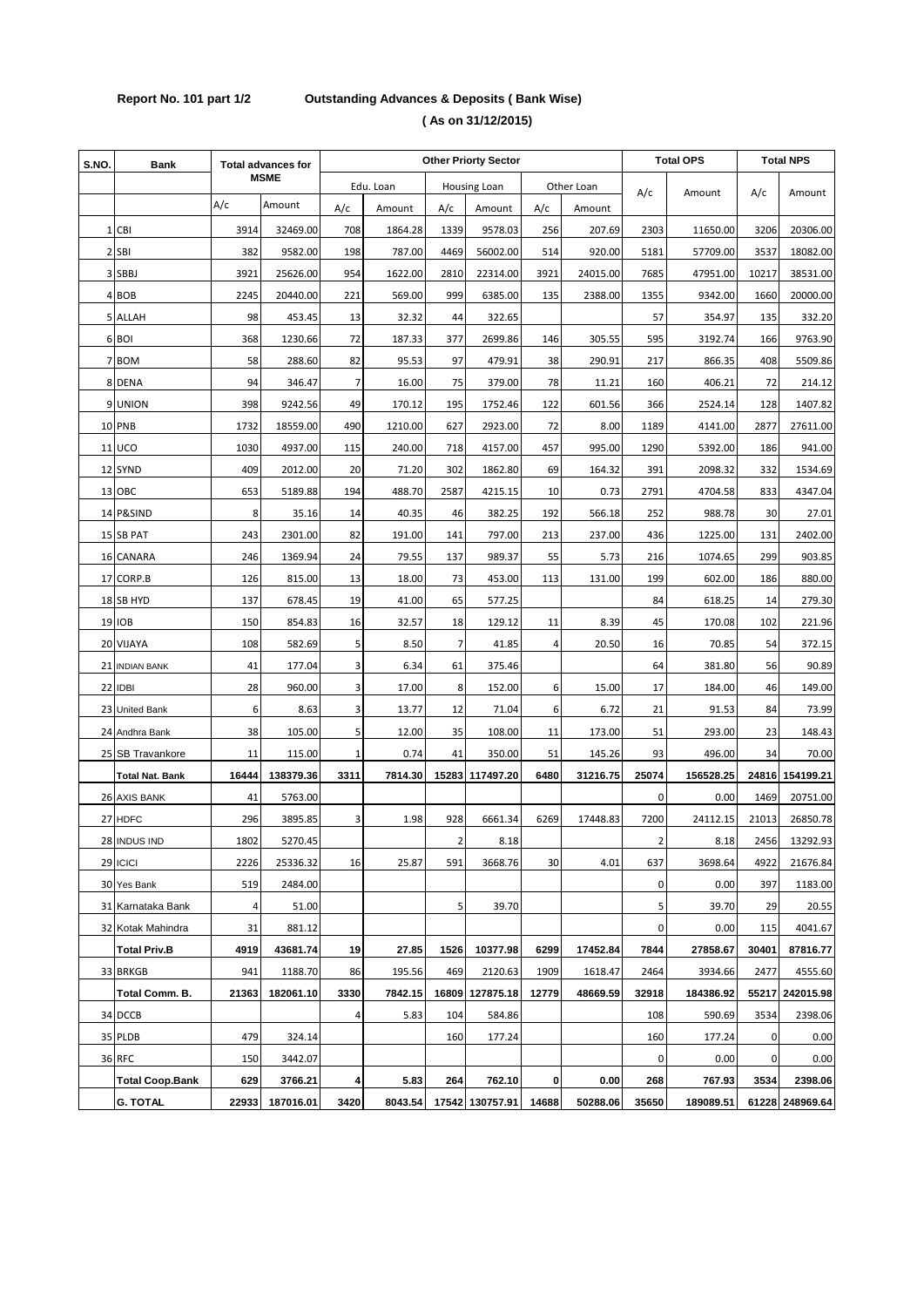## **Report No. 101 part 1/3 Outstanding Advances & Deposits ( Bank Wise) ( As on 31/12/2015)**

|       |                        | (Rs in lacs) |                       |       |             |       |             |                | Others Govt. |                |         |               |         |
|-------|------------------------|--------------|-----------------------|-------|-------------|-------|-------------|----------------|--------------|----------------|---------|---------------|---------|
|       | <b>Bank</b>            |              | <b>Weakar Section</b> |       | <b>SCST</b> |       | MINORITY-19 |                | WOMEN-18     | <b>PMEGP</b>   |         | Programmes-21 |         |
| S.NO. |                        | A/c          | Amount                | A/c   | Amount      | A/c   | Amount      | A/c            | Amount       | A/c            | Amount  | A/c           | Amount  |
|       | 1 CBI                  | 7308         | 15745.21              | 991   | 1084.04     | 1043  | 14351.12    | 5587           | 13678.15     | 108            | 518.15  | 37            | 128.15  |
|       | 2 SBI                  | 13668        | 7592.00               | 1922  | 4608.00     | 3351  | 6514.14     | 204            | 3788.00      | 30             | 1767.00 | 359           | 4030.00 |
|       | 3 SBBJ                 | 31201        | 33415.74              | 13105 | 16824.96    | 4812  | 23163.69    | 5591           | 8947.69      |                |         |               |         |
|       | 4 BOB                  | 1705         | 3920.00               | 969   | 2771.00     | 700   | 8566.00     | 1204           | 6129.00      | 45             | 26.00   | 126           | 26.00   |
|       | 5 ALLAH                | 275          | 639.26                | 160   | 451.00      | 61    | 252.74      | 102            | 282.48       | 13             | 8.60    | 22            | 8.51    |
|       | 6 BOI                  | 1247         | 2266.00               | 878   | 2059.92     | 796   | 1569.12     | 569            | 1696.47      | 10             | 50.00   | 11            | 12.00   |
|       | 7 BOM                  | 30           | 27.00                 | 7     | 3.90        | 5     | 6.00        | 8              | 1.72         |                |         |               |         |
|       | 8 DENA                 | 405          | 1147.00               | 10    | 7.63        | 38    | 66.00       | 111            | 344.00       | 4              | 2.38    | 22            | 4.65    |
|       | 9 UNION                | 1017         | 1998.26               | 144   | 398.81      | 126   | 998.21      | 298            | 946.56       | 5              | 62.61   | 24            | 6.14    |
|       | 10 PNB                 | 4287         | 5648.00               | 1015  | 1151.00     | 1263  | 10514.00    | 2195           | 896.00       | 40             | 65.00   |               |         |
|       | <b>11 UCO</b>          | 1421         | 3125.00               | 1260  | 2957.00     | 324   | 2596.00     | 481            | 1541.00      | 33             | 23.00   | 156           | 53.00   |
|       | 12 SYND                | 135          | 265.74                | 62    | 129.68      | 89    | 502.71      | 321            | 2071.24      | $\overline{7}$ | 78.00   |               |         |
|       | 13 OBC                 | 1766         | 3099.55               | 646   | 1450.84     | 440   | 766.95      | 847            | 2024.86      | 18             | 9.94    | 30            | 76.24   |
|       | 14 P&SIND              | 124          | 74.90                 | 45    | 4.20        | 46    | 15.60       | 102            | 417.00       | 5              | 6.85    |               |         |
|       | 15 SB PAT              | 240          | 165.58                | 149   | 119.00      | 109   | 181.00      | 335            | 105.00       | 34             | 19.00   |               |         |
|       | 16 CANARA              | 160          | 295.47                | 70    | 153.13      | 79    | 292.46      | 35             | 106.48       | 4              | 27.63   |               |         |
|       | 17 CORP.B              | 278          | 427.00                | 132   | 122.00      | 198   | 344.00      | 171            | 268.00       | 9              | 4.67    |               |         |
|       | 18 SB HYD              | 31           | 55.00                 | 19    | 57.00       | 51    | 577.98      | 18             | 24.00        |                |         |               |         |
|       | 19 IOB                 | 48           | 37.59                 | 11    | 6.84        | 13    | 11.93       | 12             | 7.18         |                |         |               |         |
|       | 20 VIJAYA              | 43           | 46.27                 | 21    | 17.46       | 12    | 43.08       | 33             | 184.37       |                |         |               |         |
|       | 21 INDIAN BANK         | 9            | 5.37                  | 1     | 3.01        | 1     | 7.07        | 10             | 56.44        |                |         |               |         |
|       | 22 IDBI                | 21           | 56.00                 | 3     | 8.00        | 5     | 173.00      | 6              | 210.00       |                |         |               |         |
|       | 23 United Bank         | 25           | 58.00                 | 7     | 5.57        | 8     | 49.36       | 21             | 54.18        | 3              | 6.49    | 4             | 5.88    |
|       | 24 Andhra Bank         |              |                       |       |             |       |             |                |              |                |         |               |         |
|       | 25 SB Travankore       |              |                       |       |             |       |             |                |              |                |         |               |         |
|       | <b>Total Nat. Bank</b> | 65444        | 80109.94              | 21627 | 34393.99    | 13570 | 71562.16    | 18261          | 43779.82     | 368            | 2675.32 | 791           | 4350.57 |
|       | 26 AXIS BANK           | 71           | 512.00                | 71    | 512.00      | 122   | 3957.00     | 55             | 245.00       |                |         |               |         |
|       | 27 HDFC                | 6902         | 6169.72               | 858   | 1924.29     | 1919  | 1613.52     | 3971           | 3073.91      |                |         | 303           | 2823.11 |
|       | 28 INDUS IND           | 2173         | 4154.28               | 478   | 1368.04     | 979   | 2343.01     | 406            | 1055.40      |                |         |               |         |
|       | 29 ICICI               | 2602         | 3081.60               | 917   | 940.22      | 993   | 3029.06     | 1224           | 5269.74      | 413            | 76.47   |               |         |
|       | 30 Yes Bank            |              |                       |       |             |       |             |                |              |                |         |               |         |
|       | 31 Karnataka Bank      |              |                       |       |             |       |             |                |              |                |         |               |         |
|       | 32 Kotak Mahindra      | 7            | 220.35                |       |             | 7     | 79.72       |                |              |                |         |               |         |
|       | <b>Total Priv. B</b>   | 11755        | 14137.95              | 2324  | 4744.55     | 4020  | 11022.31    | 5656           | 9644.05      | 413            | 76.47   | 303           | 2823.11 |
|       | 33 BRKGB               | 8762         | 11163.02              | 4821  | 5469.12     | 967   | 1659.47     | 1860           | 1717.78      | 33             | 32.63   | 17            | 8.88    |
|       | Total Comm. B.         | 77199        | 94247.89              | 23951 | 39138.54    | 17590 | 82584.47    | 23917          | 53423.87     | 781            | 2751.79 | 1094          | 7173.68 |
|       | 34 DCCB                | 33471        | 19857.12              | 30239 | 17693.48    | 4112  | 4697.36     | 1453           | 6395.49      | 0              | 0.00    | 0             | 0.00    |
|       | 35 PLDB                | 707          | 445.84                | 1237  | 780.21      | 71    | 44.58       | 390            | 184.98       |                |         |               |         |
|       | 36 R F C               |              |                       |       |             | 2     | 114.00      | $\overline{2}$ | 190.00       |                |         |               |         |
|       | Total Coop. Ba         | 34178        | 20302.96              | 31476 | 18473.69    | 4185  | 4855.94     | 1845           | 6770.47      | 0              | 0.00    | 0             | 0.00    |
|       | <b>G. TOTAL</b>        | 120139       | 125713.87             | 60248 | 63081.35    | 22742 | 89099.88    | 27622          | 61912.12     | 814            | 2784.42 | 1111          | 7182.56 |
|       |                        |              |                       |       |             |       |             |                |              |                |         |               |         |